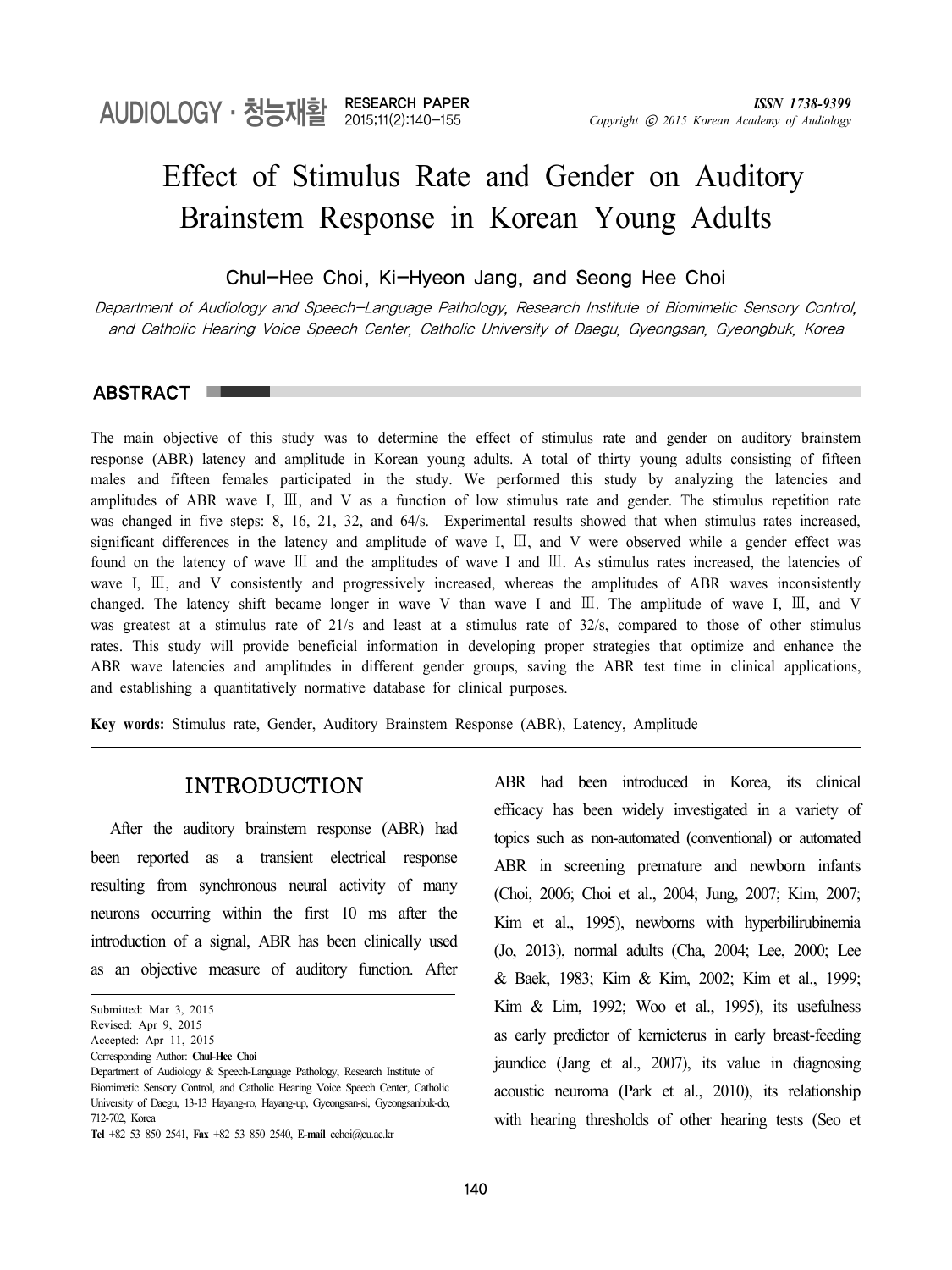al., 2012), and the effects of ototoxicity (salicylate, gentamicin, furosemide, cisplatin, lidocaine, and so on), noise-induced hearing loss, and acute acoustic trauma in animal models (Choi, 2011; Lee et al., 2002; Rhee et al., 2012).

Stimulus properties such as rate, duration, intensity, and polarity exert important and profound effects on ABR latencies and amplitudes (Hall, 2007; Parthasarathy et al., 1998). Among stimulus factors, stimulus rate refers to the number of stimuli presented per second to evoke electrical responses. This stimulus parameter must be selected and manipulated by an audiologist measuring ABRs because it reduces test time or allows administration of an accurate and reliable assessment in a given time if properly set up (Hall, 2007). Stimulus rate, an important factor affecting the diagnostic power of ABRs, differentiates neuropathological lesions in the nervous system (e.g. hypoxia and hypercapnia) and demyelinating diseases (e.g. multiple sclerosis) from normal or other lesions (Freeman et al., 1991; Hyde et al., 1976; Palludetti et al., 1983; Santos et al., 2004; Yagi & Kaga, 1979). In general, it has been known that when the stimulus rate increases, ABR latencies increase while ABR amplitudes decrease. However, there have been considerable disagreements between proper stimulus rate and latencies and amplitudes of ABR in normal adults and infants (Sininger & Hyde, 2009). Specifically, increasing stimulus rates (40 and 90.9/s) above 30/s at an intensity level of 55 dB nHL decreased the ABR peak amplitude (Hyde et al., 1976; Suzuki et al., 1986), while an increase in stimulus rate up to 80/s showed no significant differences (Picton et al., 1981). In infants, when the stimulus rate increased, ABR latencies showed larger increases while ABR amplitudes displayed greater reductions (Klein et al.,

1992; Sininger & Hyde, 2009). In cases of high stimulus rates (e.g. 90/s), infants were more vulnerable to the ABR amplitude reduction (Klein et al., 1992). With the stimulus rate up to 50/s, no elevated ABR thresholds were reported in infants (Lasky, 1997). In addition, it has been reported that high stimulus rates ranging from 88.8 to 1,000/s can be used to estimate hearing thresholds along with the maximum length sequence technique, a mathematical method allowing extraction of overlapping ABR stimuli and responses (Lasky, 1997; Leung et al., 1998). Recently, the effects of stimulus rate have been emphasized to reveal the relationship between stimulus timing and temporal processing of speech, because stimulus rate can affect the onset of speech-evoked responses to a greater extent than click-evoked responses by comparing a click and a consonant-vowel speech syllable presented at three low stimulus rates ranging from 6.9 to 15.4/s (Krizman et al., 2010). Although several studies regarding the effects of stimulus rate exist, considerable debate among investigators has occurred regarding the optimal stimulus rate which leads to the proper latency and maximal amplitude of click-evoked ABRs and establishea the criteria or boundary line between low and high stimulus rates. In neurodiagnostic testing, it has been reported that relatively slow stimulus rates less than 20/s are preferable due to its stability, while at high stimulus rates of 50/s, the amplitude of wave V is relatively stable compared to those of wave I and Ⅲ (Schwartz & Morris, 1991). In contrast, with fast stimulus rates, the amplitudes of ABR wave I and V reduced progressively and consistently (Jiang et al., 1991). There is misunderstanding with regard to the relationship between stimulus rate and stimulus presentation levels in commercially available ABR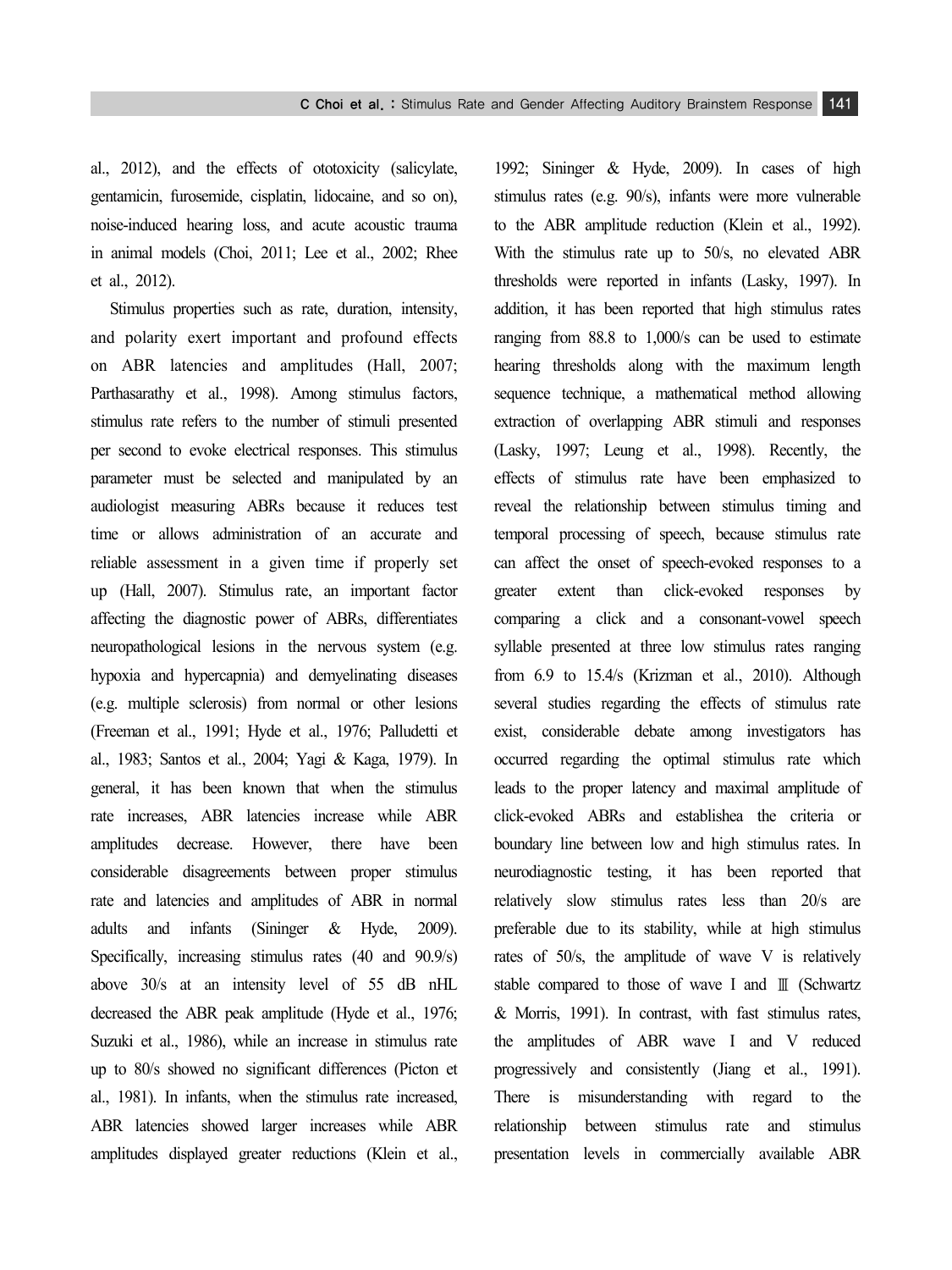systems among audiologists, researchers, and equipment manufacturers (Lightfoot et al., 2007). In Korean literatures of ABR, it was often mentioned that stimulus rate is an important factor affecting ABR results (Kim & Lim, 1992; Lee & Baek, 1983; Woo et al., 1995) but there were no direct research that investigated the systematic effects of changing stimulus rates on ABR amplitude and latency except one study simply compared the stimulus rate of 9/s from that of 20/s (Cha, 2004).

Moreover, subject factors such as gender, age, hearing loss, body temperature, state of arousal, and drugs significantly impact ABR latencies and amplitudes (Hall, 2007). Gender is one of the most influential subject factors affecting the latencies and amplitudes of ABR wave components. Many previous studies regarding gender effects have reported that the ABR latencies of females are shorter than that of males, while the amplitudes of females are significantly larger than males (Hall, 1992). The effect of gender on ABR latency and amplitude may result from physical differences (e.g. smaller head size and less brain volume in females) which result in shorter latencies due to a shorter distance between the neurogenerators and a larger amplitude due to relatively closer recording electrodes (Chambers et al., 1989). In addition, physiological and biochemical differences between females and males can affect the neurotransmitter (Hall, 1992). Thus, gender is also an important factor that must be considered in order to understand how important variables relating to subjects can affect the ABR responses and to establish normative database for clinical purposes. In Korean literature of ABR, significant gender effects were found on the absolute latency of wave V and on the latencies of wave I-Ⅲ and wave Ⅲ-V in 90 dB nHL

and 70 dB nHL (Woo et al., 1995) and on the latencies of the 500 Hz tone burst evoked ABR (Cha, 2004). These studies did not also show the systematic effects of changing stimulus rate and gender on ABR amplitude and latencies.

Therefore, finding the optimal stimulus rate leading to the proper latency and maximal amplitude of click-evoked ABRs is still meaningful for both research and clinical application because this could suggest procedural strategies that may result in the enhancement of ABR recordings (Jang, 2014). Therefore, This study investigated whether the latency and amplitude of ABR responses produced by the different stimulus rates and genders will affect the amplitudes and latencies of ABR in Korean young adults. We attempted to seek the most optimal and stable stimulus rates maximizing the amplitudes and latencies of ABR. In addition, because there is no systematic comparison of different stimulus rates in ABR responses in Korea, we investigated the changes of the amplitudes and latencies of ABR according to different stimulus rates and genders in Korean young adults with normal hearing. For this goal, we measured the latencies and amplitudes of ABR wave I, Ⅲ, and V with stimulus rates ranging from low (8/s) to high rates (64/s) in five different levels in different gender groups. This will be helpful in developing proper strategies that optimize and enhance the latencies and amplitudes of ABR waves in different gender groups and establish a normative database for clinical purposes.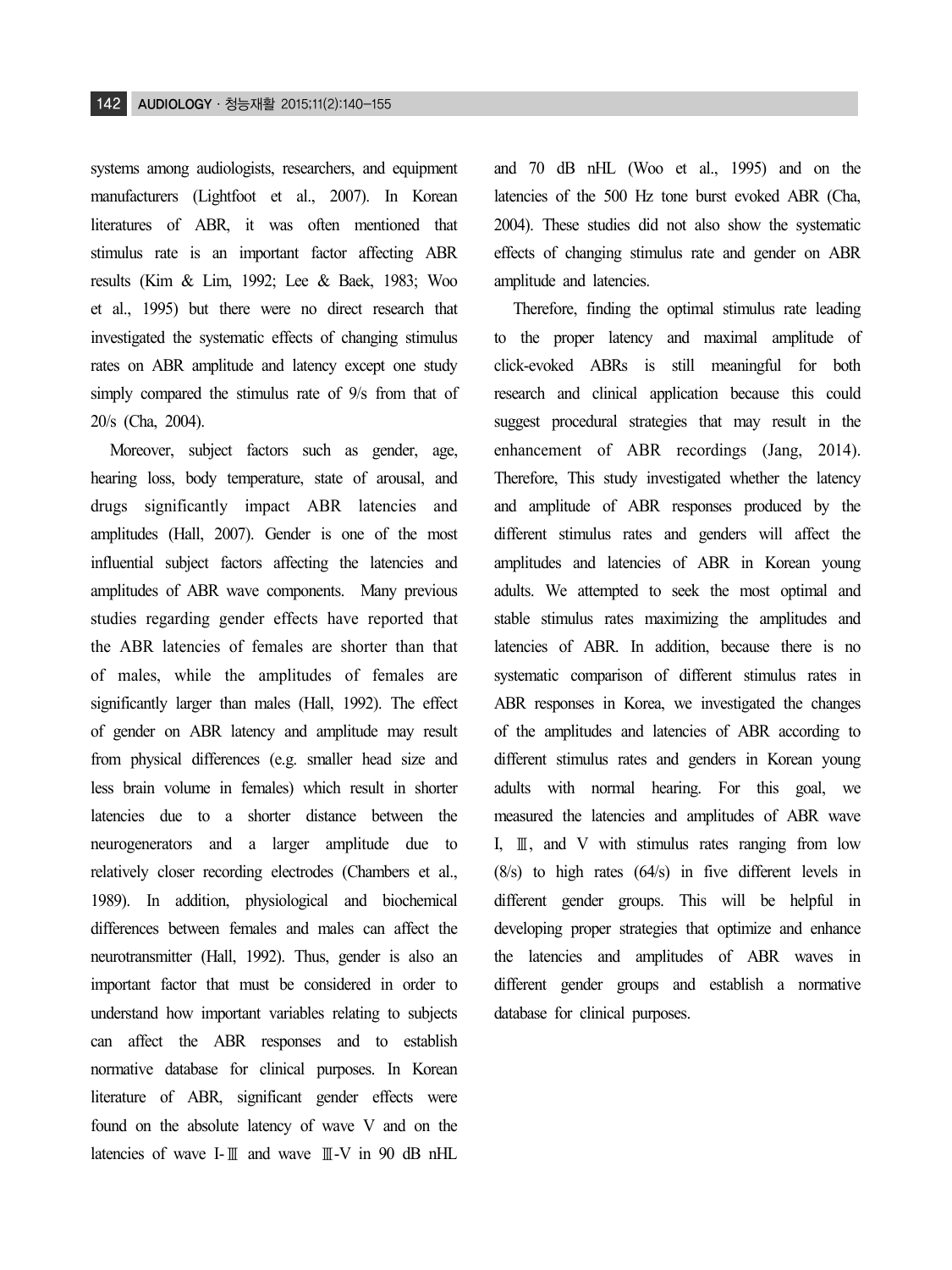# MATERIALS AND METHODS

#### 1. Subjects

Thirty young adults consisting of fifteen males (mean  $= 25$ , SD  $= 3.7$ ) and fifteen females (mean  $= 21$ , SD  $=$ 1.4) participated in the study. The right ears of the participants were tested. All subjects received an otoscopic examination (Vision-System INV-150, INNOTECH, Korea), tympanometry (Impedance Audiometer AT235, Interacoustics, Denmark), and reported no positive history of head injury, ear surgery, audiological and neurological disorders. Measuring with a two-channel diagnostic audiometer (Acoustic Analyzer 1200, Starkey, Eden Prairie, MN, USA), none of the subjects had a hearing threshold greater than 20 dB Hearing Level (HL) at octave intervals between 250 to 8,000 Hz.

### 2. Stimuli and ABR Recording

Auditory brainstem responses (ABRs) were recorded using a GSI Audera system (2012, Grason-Stadler, Eden Prairie, MN, USA). Before recording, the subjects were comfortably seated and relaxed in an armchair located in a sound booth. The skin for electrode placement was cleaned with a generic alcohol prep pad and a gel (NuPrep) with fine pumice granules to help gently exfoliate the skin. Also, a conductive electrode cream was applied to the spot. In the ABR recording, electrical responses were obtained via an active electrode (+) indicating the non-inverting electrode placed on the middle of the forehead, the reference electrode (-) meaning the inverting electrode placed on the ipsilateral earlobe, and the ground electrode placed on the contralateral earlobe, which were connected to the amplifier and filter by shielded wires. Impedances among three electrodes were within

5 kΩ. Electrical responses were elicited by rarefaction clicks generated by rectangular electrical pulses of 100 µs durations. The stimuli were presented at 75 dB normal Hearing Level (nHL) with a masking level of 35 dB nHL through an electromagnetically-shielded insert earphone (ER-3A, Etymotic Research Inc., Elk Grove Village, IL, USA). The stimulus repetition rate was changed in five steps: 8, 16, 21, 32, and 64/s. The electrical responses were amplified (100,000 times), band-pass filtered from 30 to 3,000 Hz, digitalized through an A/D converter, and averaged at a sample rate of 2,000 sweeps for each test condition. Analysis time was 15 ms, and the test time to complete each test condition was 200s.

#### 3. Data Analysis

For click-evoked ABRs, peak latency and peak amplitude for waves I,  $\mathbb{I}$ , and V were visually identified and obtained from each subject at 5 different stimulus rate conditions (8, 16, 21, 32, and 64/s). The latency and amplitude data were compared and analyzed between gender groups and within five different stimulus rate conditions. To make sure whether the ABR latencies and amplitudes were present for each experimental condition, three independent observers thoroughly examined the ABR data. All data in the study was reported as a mean  $\pm$  S.E.M. All graphic presentations were made by SigmaPlot (version 9, Systat Software, San Jose, CA, USA).

#### 4. Statistical Analysis

A one-way repeated measure ANOVA was performed for the significant differences of five different levels of stimulus rates (8, 16, 21, 32, and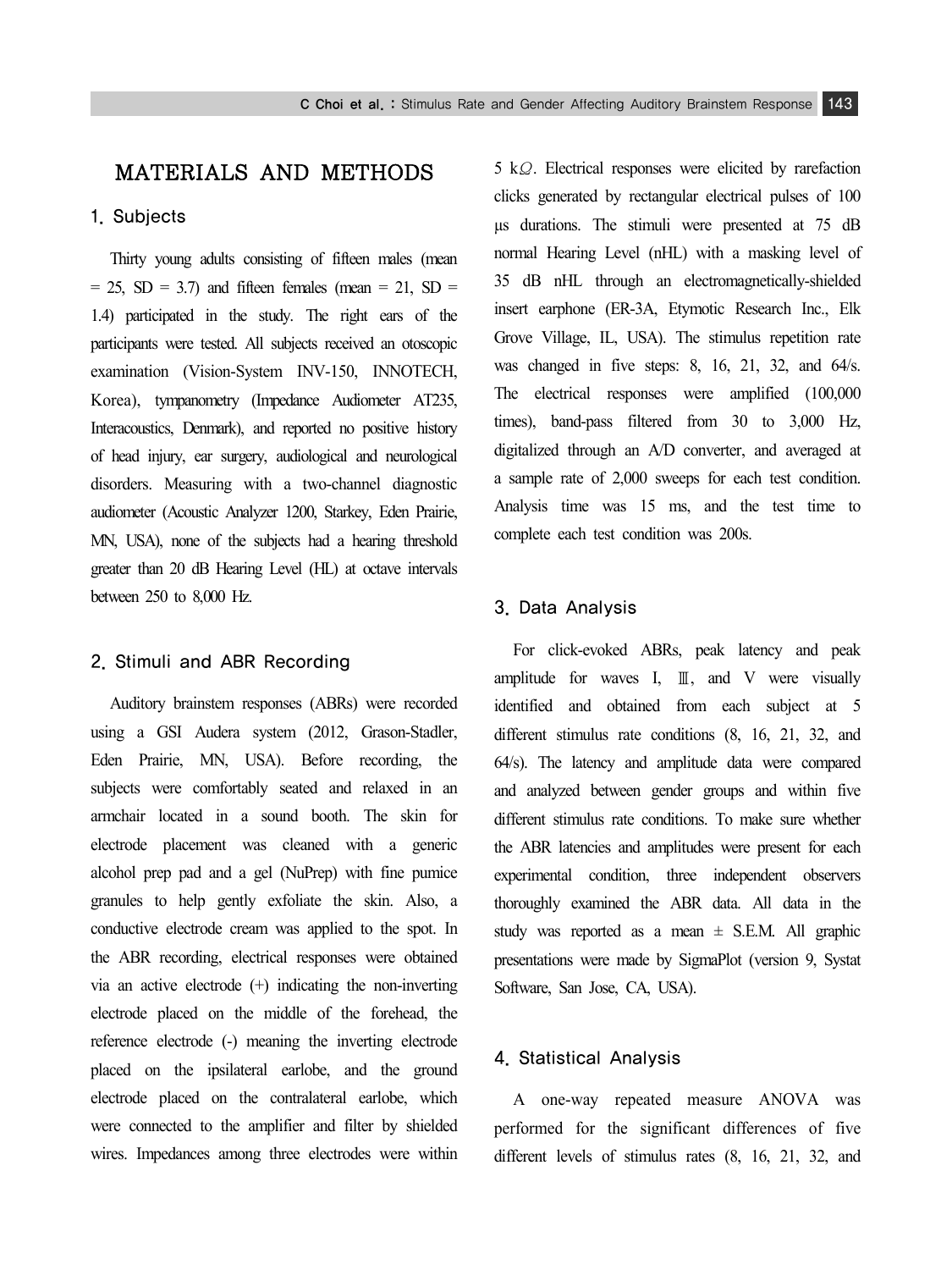64/s). If Mauchly's sphericity was assumed for the repeated measures, the sphericity value was used to determine statistical significance. If the sphericity was not assumed for the repeated measures, the Greenhouse-Geisser correction was applied to determine the *p* values. Additionally, within-subjects contrasts were performed for multiple comparisons following the one-way repeated measure ANOVA. Significant differences in gender groups for each ABR wave (I, Ⅱ, V) were statistically analyzed with independent t-test (IBM SPSS 19.0, IBM corp., Armonk, NY, USA). A

statistical significance was determined by  $p < .05$ .

## RESULTS

We evaluated statistical differences in the latencies and amplitudes of ABR waves I, Ⅲ, and V according to stimulus rate and gender. Table 1 shows the descriptive statistics of latencies and amplitudes of ABR wave I,  $\mathbb{I}$ , and V as a function of stimulus rate (8, 16, 21, 32, and 64/s).

Table 1. Means and standard deviations for latencies and amplitudes of ABR waves in five different stimulus rate levels

| Type     | Rate      | 8             | 16           | 21           | 32            | 64           | p-value        |
|----------|-----------|---------------|--------------|--------------|---------------|--------------|----------------|
| Wave     | latency   | $60 \pm 20$   | 167土 19      | $173 + 19$   | $173 + 24$    | 1 79± 18     | .000 †         |
|          | amplitude | $.23 \pm .18$ | $19 + 24$    | $28 \pm 17$  | $09 \pm 19$   | $19 + 15$    | .000 $\dagger$ |
| Wave III | latency   | $356 \pm 32$  | $362 \pm 34$ | $366 \pm 36$ | $373 \pm 43$  | $378 + 71$   | 072            |
|          | amplitude | $22 \pm 18$   | .16±.16      | $28 + 15$    | $02 \pm 20$   | 14 $\pm$ 18  | .000 †         |
|          | latency   | $543 \pm 33$  | $558 \pm 24$ | $563 \pm 25$ | $575 \pm 26$  | $589 \pm 50$ | .000 $\dagger$ |
| Wave V   | amplitude | $.37 \pm .13$ | $27 \pm 15$  | $41 \pm 19$  | $.14 \pm .18$ | $20 \pm 12$  | $.000*$        |

\* *p* < .5 , † *p* < .1, and ‡ *p* < .001



Figure 1. The latencies of ABR wave I, Ⅲ, and V as a function of five different stimulus rate conditions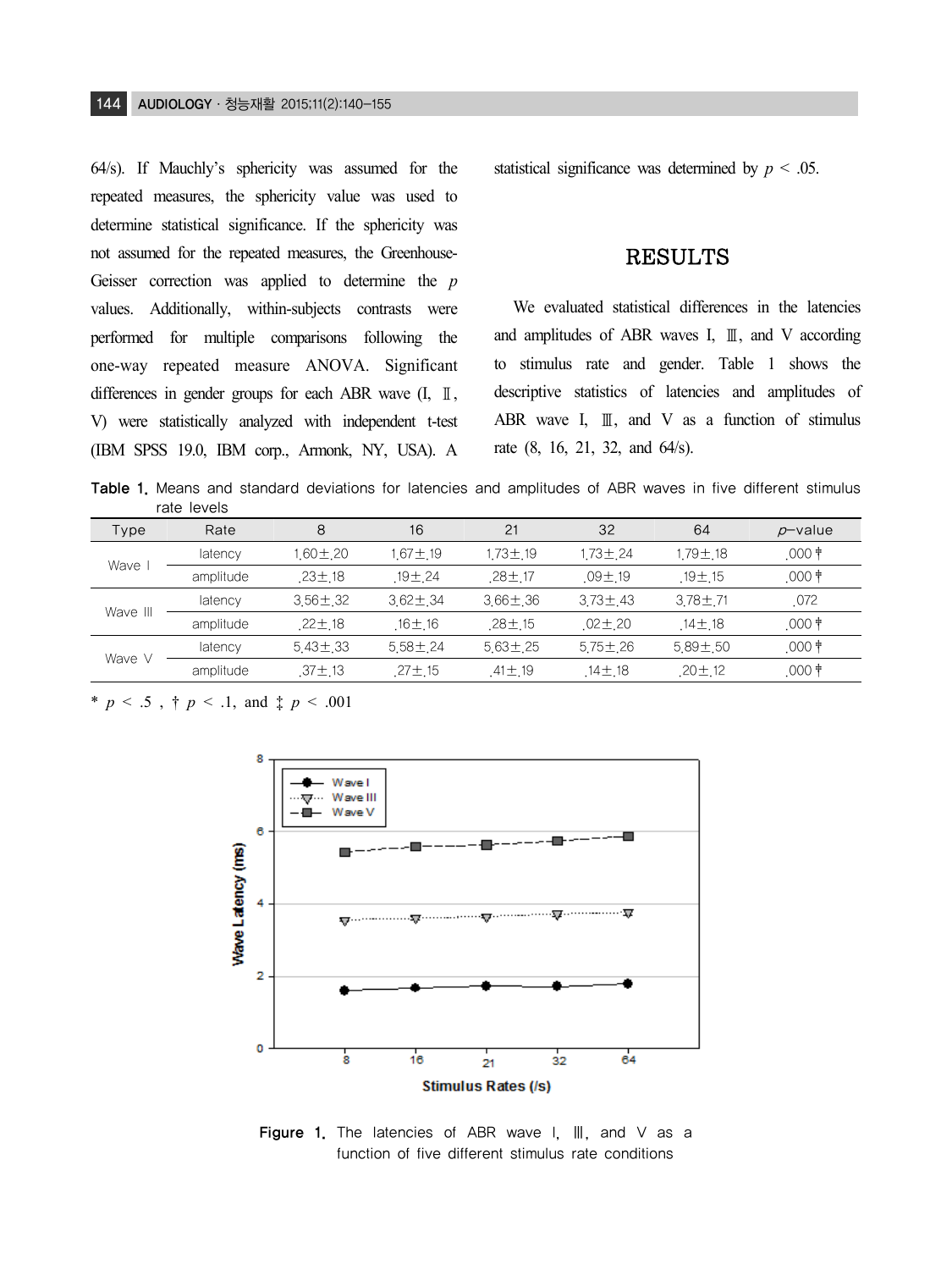Figure 1 displays the latencies of ABR wave I, Ⅲ, and V as a function of five different stimulus rate conditions. When the stimulus rate increased from 8 to  $64/s$ , the latencies of wave I,  $\mathbb{I}$ , and V increased from 1.60 to 1.79, 3.56 to 3.77, and 5.44 to 5.88 ms, respectively. The one-way repeated measure ANOVA yielded that there were significant differences among the five different

stimulus rates for the latencies of ABR wave I,  $\text{I}, \text{and } \text{V} \text{ (F(4, 232) = 10.382, } p \le .001; \text{ F(4, 232)}$  $(232) = 4.649$ ,  $p < .01$ ; F(4, 232) = 29.006,  $p <$ .001, respectively).

Further analysis for within-subjects contrasts was performed to identify significant differences among five different stimulus rates in latencies of each ABR wave.

Table 2. Multiple comparisons of the latencies of ABR wave I, III, and V among five different levels of stimulus rate (8, 16, 21, 32, and 64/s)

| Type     | Rate          | $p$ -value        | Rate         | $p$ -value       |
|----------|---------------|-------------------|--------------|------------------|
| Wave I   | $8 \sim 16$   | ,366              | 16 $\sim$ 32 | 1,000            |
|          | $8 \sim 21$   | $,000$ $\dagger$  | 16 $\sim$ 64 | $.004\dagger$    |
|          | 8 $\sim$ 32   | $.013*$           | 21 $\sim$ 32 | 1,000            |
|          | $8 \sim 64$   | $,000$ $\dagger$  | $21 \sim 64$ | $.047*$          |
|          | $16 \sim 21$  | ,840              | $32 \sim 64$ | .349             |
| Wave III | $8 \sim 16$   | .573              | 16 $\sim$ 32 | $,008\dagger$    |
|          | $8 \sim 21$   | $.016*$           | 16 $\sim$ 64 | .609             |
|          | $8 \sim 32$   | $,000$ $\dagger$  | 21 $\sim$ 32 | .132             |
|          | $8 \sim 64$   | .128              | $21 \sim 64$ | 1,000            |
|          | $16 \sim 21$  | 1,000             | 32 $\sim$ 64 | 1,000            |
| Wave V   | $8 \sim 16$   | $.019*$           | 16 $\sim$ 32 | $,000$ $\dagger$ |
|          | $8 \sim 21$   | .001 <sup>†</sup> | 16 $\sim$ 64 | $,000$ $\dagger$ |
|          | 8 $\sim$ 32   | $,000$ $\dagger$  | 21 $\sim$ 32 | $,000$ $\dagger$ |
|          | $8\,\sim\,64$ | $,000$ $\dagger$  | $21 \sim 64$ | $,000$ $\dagger$ |
|          | $16 \sim 21$  | 1,000             | $32 \sim 64$ | $.032*$          |

\* *p* < .5,  $\uparrow$  *p* < .1, and  $\uparrow$  *p* < .001

As shown in Table 2, the ABR latency for wave I showed significant differences at stimulus rates of 21, 32, and 64/s, respectively, compared with a stimulus rate of 8/s. Compared with a stimulus rate of 64/s, significant differences were displayed in the stimulus rates of 16 and 21/s, respectively. In the latency of ABR wave  $\mathbb{I}$ , compared with a stimulus rate of 8, significant differences were shown in the stimulus rates of 21 and 32/s, respectively. Significant differences were also found between the stimulus rates of 16 and 32/s. The latencies of ABR wave V were significantly different between a stimulus rate of 8/s and each different level of stimulus rate (16, 21, 32, and 64/s), respectively. Compared with a stimulus rate of 16/s, significant differences were observed in three other stimulus rates of 8, 32, and 64/s, respectively. Compared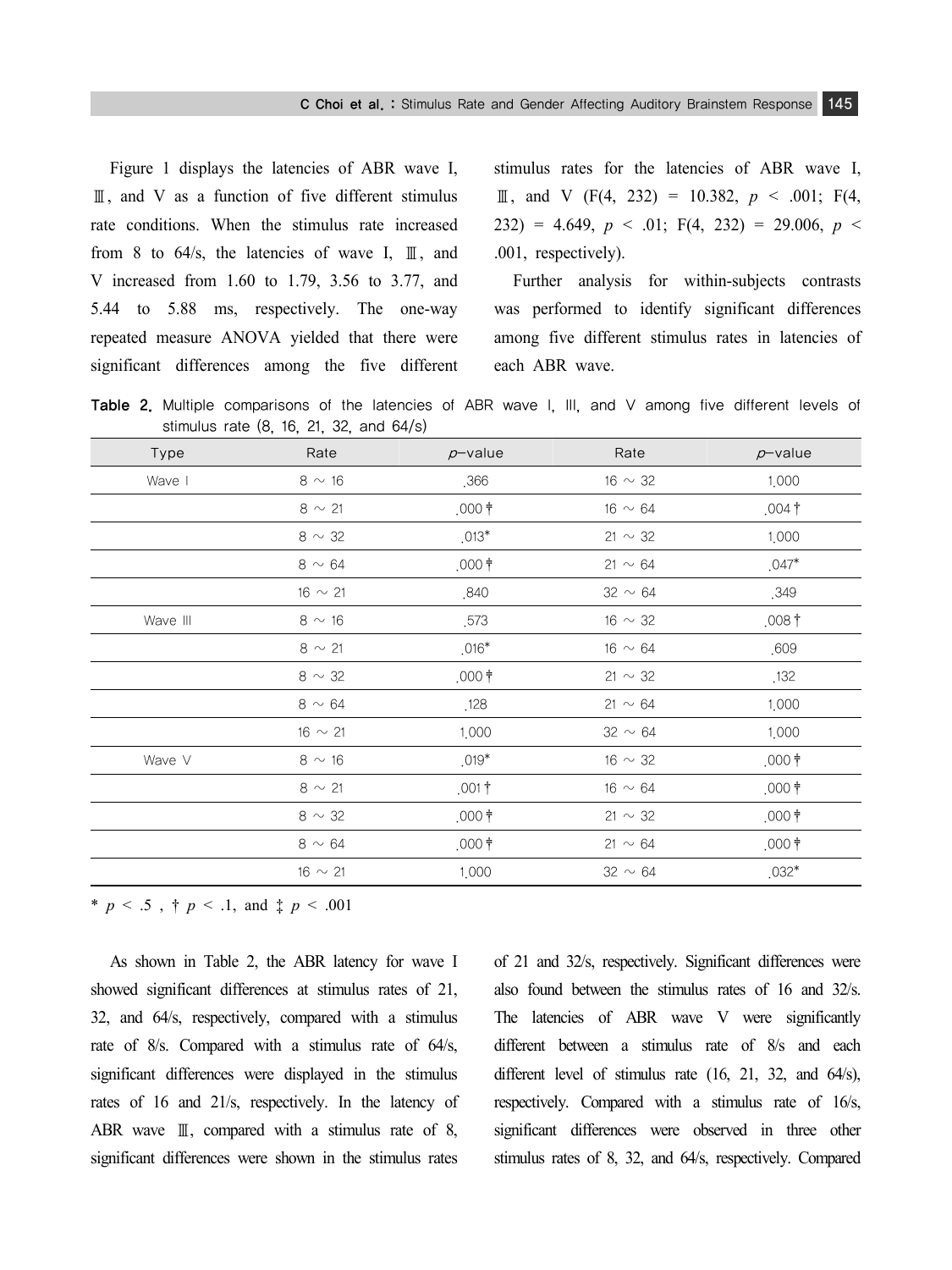with a stimulus rate of 21/s, significant differences were also shown in three other stimulus rates of 8, 32, and 64/s, respectively. Significant differences were found between the stimulus rates of 32 and 64/s.

Additionally, one-way repeated measures showed that there were significant differences among five different stimulus rates for the amplitudes of ABR wave I,  $\text{I\!I}$ , and V (F(4, 232) = 12.176,  $p \le 0.001$ ; F(4, 232) = 41.260, *p* < .001; F(4, 232) = 45.178, *p* < .001, respectively). Table 1 and Figure 2 present the amplitudes of ABR wave I,  $\mathbb{I}$ , and V according to five different stimulus rate conditions. When the stimulus rate increased from 8 to 64/s, the amplitude of wave I,  $\mathbb{I}$ , and V for the stimulus rate of 21/s was the largest but the amplitude for stimulus rate of 32/s was the smallest.

Furthermore, multiple comparisons were performed

to investigate the significant differences among five different stimulus rates in the amplitudes of ABR wave I, Ⅲ, and V as shown in Table 3.

For the amplitude of ABR wave I, significant differences were observed between a stimulus rate of 32/s and all other stimulus rates of 8, 21, and 64/s, respectively. There were also significant differences between the stimulus rates of 21 and 64/s. In the amplitude of ABR wave Ⅲ, significant differences were shown in the stimulus rates of 8, 21, and 32/s and all other stimulus rates. Other significant differences were found between a stimulus rate of 16/s and all other stimulus rates except a stimulus rate of 64/s. In the amplitude of ABR wave V, significant differences were observed in all other stimulus rates except between the stimulus rates of 8 and 21/s and between the stimulus rates of 32 and 64/s.



Figure 2. The amplitudes of ABR wave I. III, and V as a function of five different stimulus rate conditions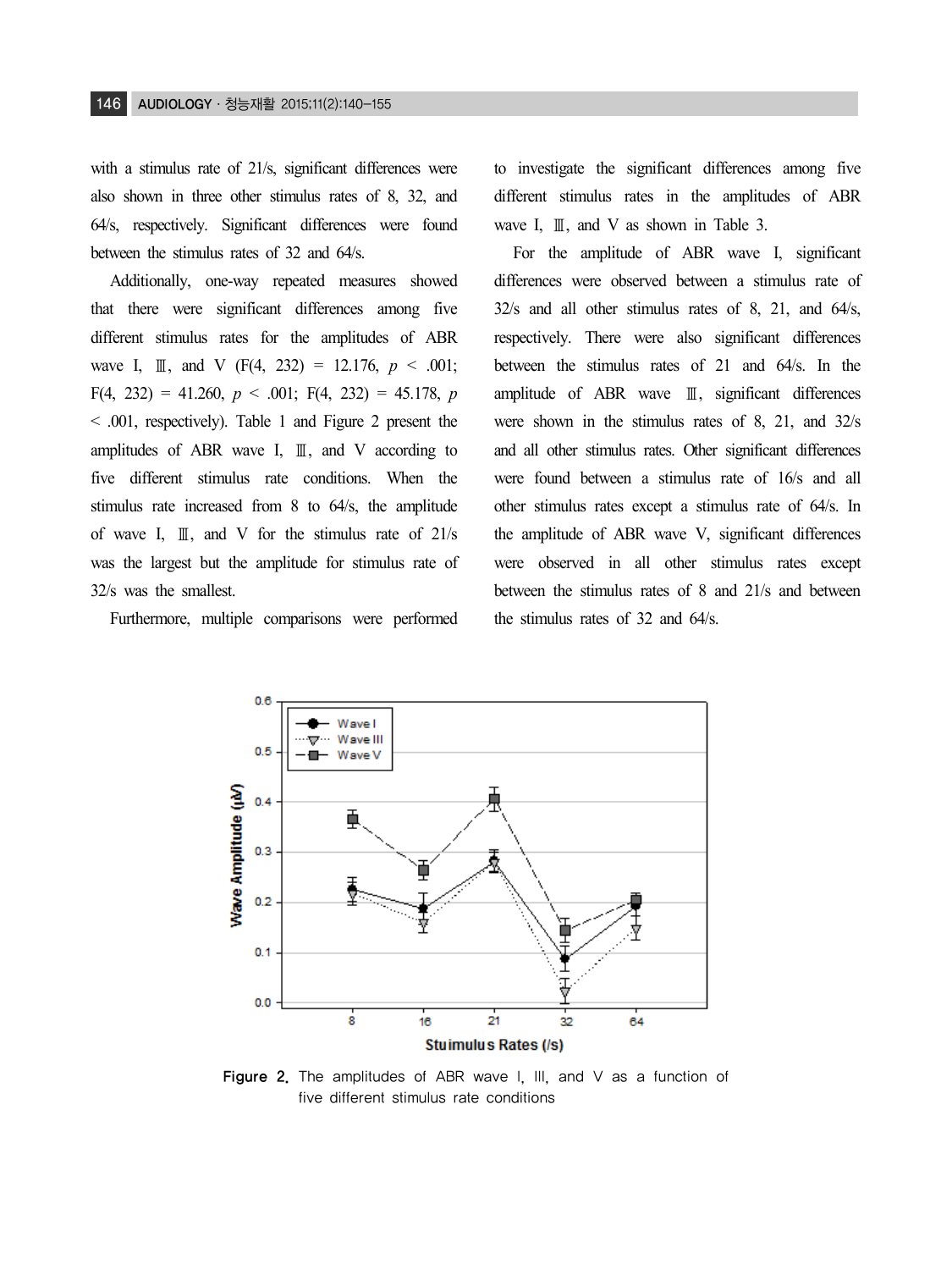| Type     | Rate         | $p$ -value       | Rate         | $p$ -value        |
|----------|--------------|------------------|--------------|-------------------|
|          | $8 \sim 16$  | 1,000            | $16 \sim 32$ | $.026*$           |
|          | $8 \sim 21$  | .589             | $16 \sim 64$ | 1,000             |
| Wave I   | 8 $\sim$ 32  | $,000$ $\dagger$ | 21 $\sim$ 32 | $,000$ $\dagger$  |
|          | $8 \sim 64$  | 1,000            | $21 \sim 64$ | $.001$ †          |
|          | $16 \sim 21$ | .057             | $32 \sim 64$ | $,000$ $\dagger$  |
|          | $8 \sim 16$  | $.010*$          | 16 $\sim$ 32 | $,000$ $\dagger$  |
| Wave III | $8 \sim 21$  | $.030*$          | $16 \sim 64$ | 1,000             |
|          | $8 \sim 32$  | $,000$ $\dagger$ | 21 $\sim$ 32 | $,000$ $\dagger$  |
|          | $8 \sim 64$  | $.015*$          | 21 $\sim$ 64 | $.000$ †          |
| Wave III | $16 \sim 21$ | $.000$ †         | $32 \sim 64$ | $,000$ †          |
|          | $8 \sim 16$  | $,000$ $\dagger$ | 16 $\sim$ 32 | .000 <sup>†</sup> |
|          | $8 \sim 21$  | .830             | $16 \sim 64$ | $.028*$           |
| Wave V   | $8 \sim 32$  | $,000$ $\dagger$ | 21 $\sim$ 32 | $,000$ $\dagger$  |
|          | $8 \sim 64$  | $,000$ $\dagger$ | $21 \sim 64$ | $,000$ $\dagger$  |
|          | $16 \sim 21$ | $,000$ $\dagger$ | 32 $\sim$ 64 | .058              |

Table 3. Multiple comparisons of the amplitudes of ABR wave I, III, and V among five different levels of stimulus rates (8, 16, 21, 32, and 64/s)

\* *p* < .5 , † *p* < .1, and ‡ *p* < .001

We also investigated the gender effect on the latencies and amplitudes of each ABR wave. Table 4 shows the descriptive statistics of latencies and amplitudes of ABR wave I, Ⅲ, and V according to gender (female and male). Figure 3 and 4 present the latencies and amplitudes of ABR wave I, Ⅲ, and V in different gender groups. However, for latency, the female group was higher than the male group. Independent t-test showed that the latency of ABR wave Ⅲ was significantly higher in the female group than the male group  $(t(298) = 3.185, p < .1)$  but not significantly different between female and male groups in both ABR wave I and V. Meanwhile, the amplitudes of ABR wave I and Ⅲ were significantly higher in the male group than the female group  $(t(298) = -2.362, p <$ .5, *t* (298) = -5.099, *p* < .001, respectively).

Table 4. Means and standard deviations for the latencies and amplitudes of ABR waves in two gender groups

| Type     | Gender    | Male           | Female         | $p$ -value        |
|----------|-----------|----------------|----------------|-------------------|
| Wave     | latency   | 1.69±24        | 1.72±17        | .140              |
|          | amplitude | $22 \pm 22$    | $.17 \pm .17$  | $.019*$           |
|          | latency   | $3.59 \pm 48$  | $3.75 \pm 42$  | .002 <sup>†</sup> |
| Wave III | amplitude | $22 \pm 18$    | $.11 \pm .19$  | $,000$ $\dagger$  |
|          | latency   | $5.62 \pm .40$ | $5.69 \pm .32$ | .104              |
| Wave V   | amplitude | $.28 \pm .17$  | $.27 \pm .19$  | ,680              |
|          |           |                |                |                   |

\* *p* < .5 , † *p* < .1, and ‡ *p* < .001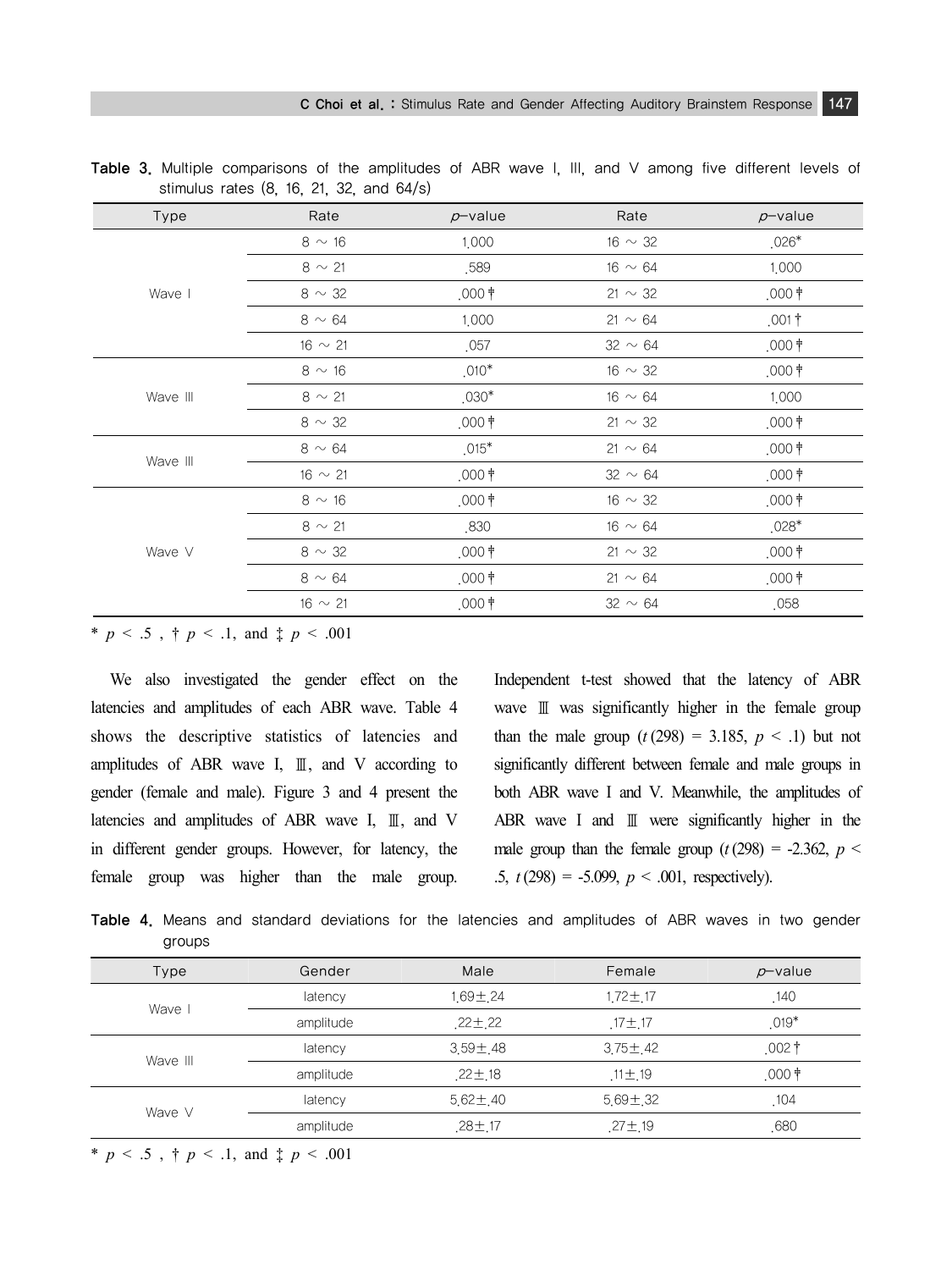

Figure 3. The latencies of ABR wave I, III, and V according to different gender groups



Figure 4. The amplitudes of ABR wave I, III, and V according to different gender groups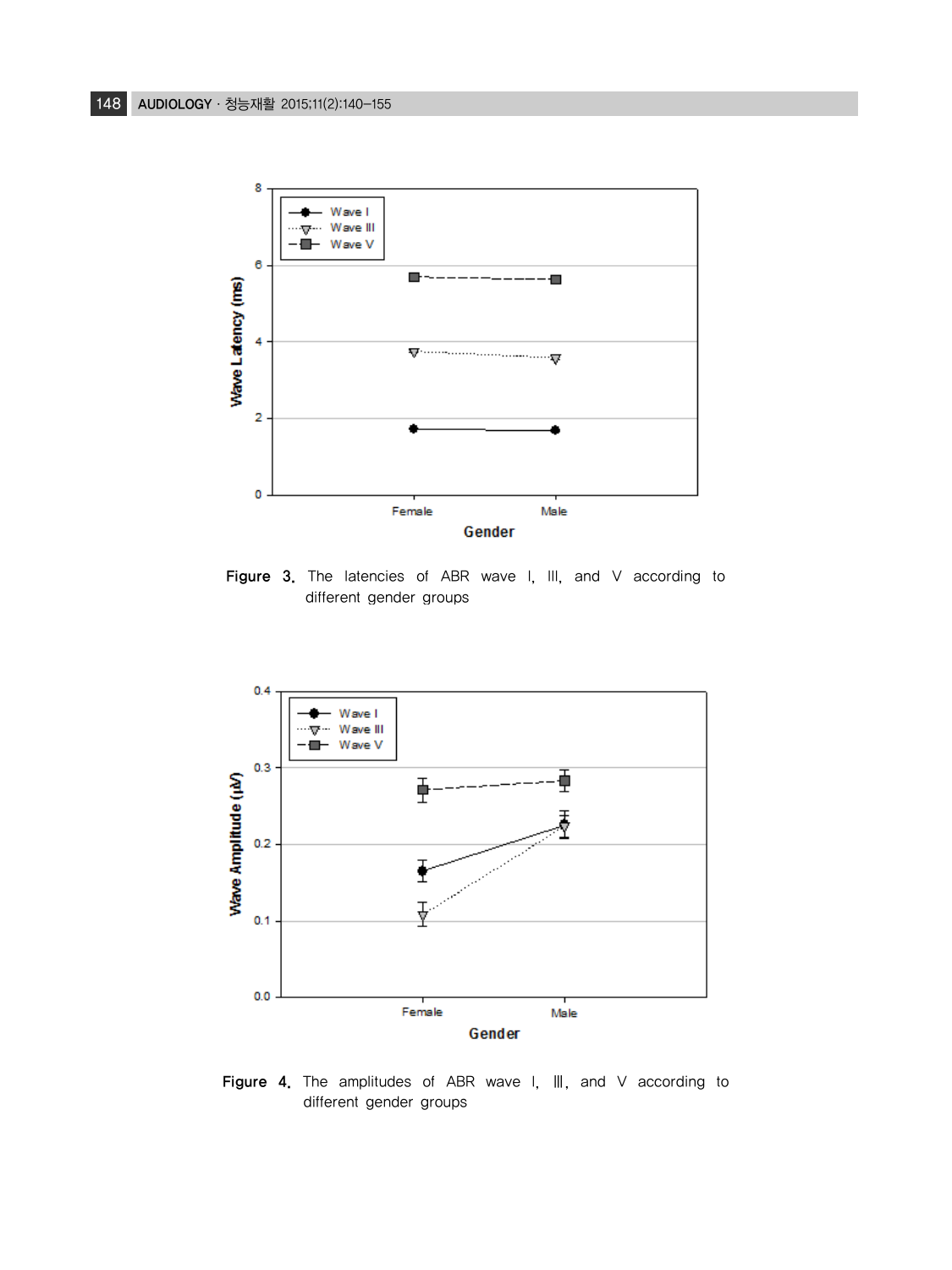# DISCUSSIONS

The purpose of the current study was to investigate the amount of change in ABR latencies and amplitudes for wave I, Ⅲ, and V with stimulus repetition rates increasing from 8 to 64/s in Korean young female and male adults with normal hearing. As stimulus rates increased, the latencies of each ABR wave were consistently longer. When the stimulus rates increased, the latencies of all ABR waves also gradually increased. The absolute latencies of wave I, III, and V in our study were  $1.60 \sim 1.79$ ,  $3.56 \sim$ 3.77, and  $5.44 \sim 5.88$  ms, respectively. They were very comparable with the findings of previous studies which suggested the average normal wave I (1.54± .08 ms), wave  $\text{I}$  (3.73± .10 ms), and wave V (5.52± .15 ms) for adults with normal hearing (Antonelli et al., 1987; ASHA, 1998). Furthermore, the amount of changes for wave I,  $\mathbb{I}$ , and V latency with increasing rate in this study was .19, .21, and .44 ms, respectively. This indicates that the latency shifts with increasing rates are not the same for each wave component. These results were also consistent with the previous studies which reported that the latency shift was least for wave I and greatest for wave V (Hall, 2007; Schwartz et al., 1994).

As mentioned before, in previous studies, there were considerable disagreements as to the degree of each wave latency shift. For the wave I latency shift, some studies reported no stimulus rate effect (Hyde et al., 1976), while others showed the shift of .4 to .5 ms (Palludetti et al., 1983). The wave I latency shift was about .23 ms when the stimulus rate increased from 5 to 90/s (Yagi & Kaga, 1979). These latency shift amounts were higher than that of wave I in our study, but the mean latency shift of wave V was

approximately .5 ms when stimulus rate increased from 10 to 100/s indicating a 15  $\sim$  20 dB decrease in signal intensity at the stimulus rate of 10/s (Don et al., 1977). These previous results of latency shifts regarding wave V were very similar to our study. Based on cross-cultural results, our data were more stable in wave I than other countries. Another study reported that the latency shift of wave V increased from .4 to .6 ms with a stimulus rate increasing from 20 to 80/s (Gerling 1989). In addition, it has been reported that below the stimulus rate of 20/s, there was no main effect of stimulus rate on ABR but above the stimulus rate, ABR latency was longer when stimulus rate increased (Hall, 2007). However, the present study showed that as stimulus rate increased from 8 to 64/s, the absolute latency of ABR waves significantly increased without the boundary line of the stimulus rate of 21/s in all ABR waves. These discrepancies between our study and previous studies may result from a variety of factors such as difficulty identifying confident ABR waves and accurate determination of latency, greater contribution of synapses to later ABR waves, and different neural generators for each wave (Hall, 2007; Ponton et al., 1996).

In addition, the present study compared the amplitudes of ABR wave components as a function of stimulus rate. Results showed that the amplitude of wave V was greatest compared to those of other waves. This is consistent with the previous research showing that the amplitude of wave V is relatively stable and stronger compared to those of other early wave I and Ⅲ (Schwartz & Morris, 1991; Schwartz et al., 1994). This study showed that the amplitude of wave Ⅲ was less than that of wave I indicating the amplitude of wave Ⅲ was most unstable and least. This was not consistent with other studies that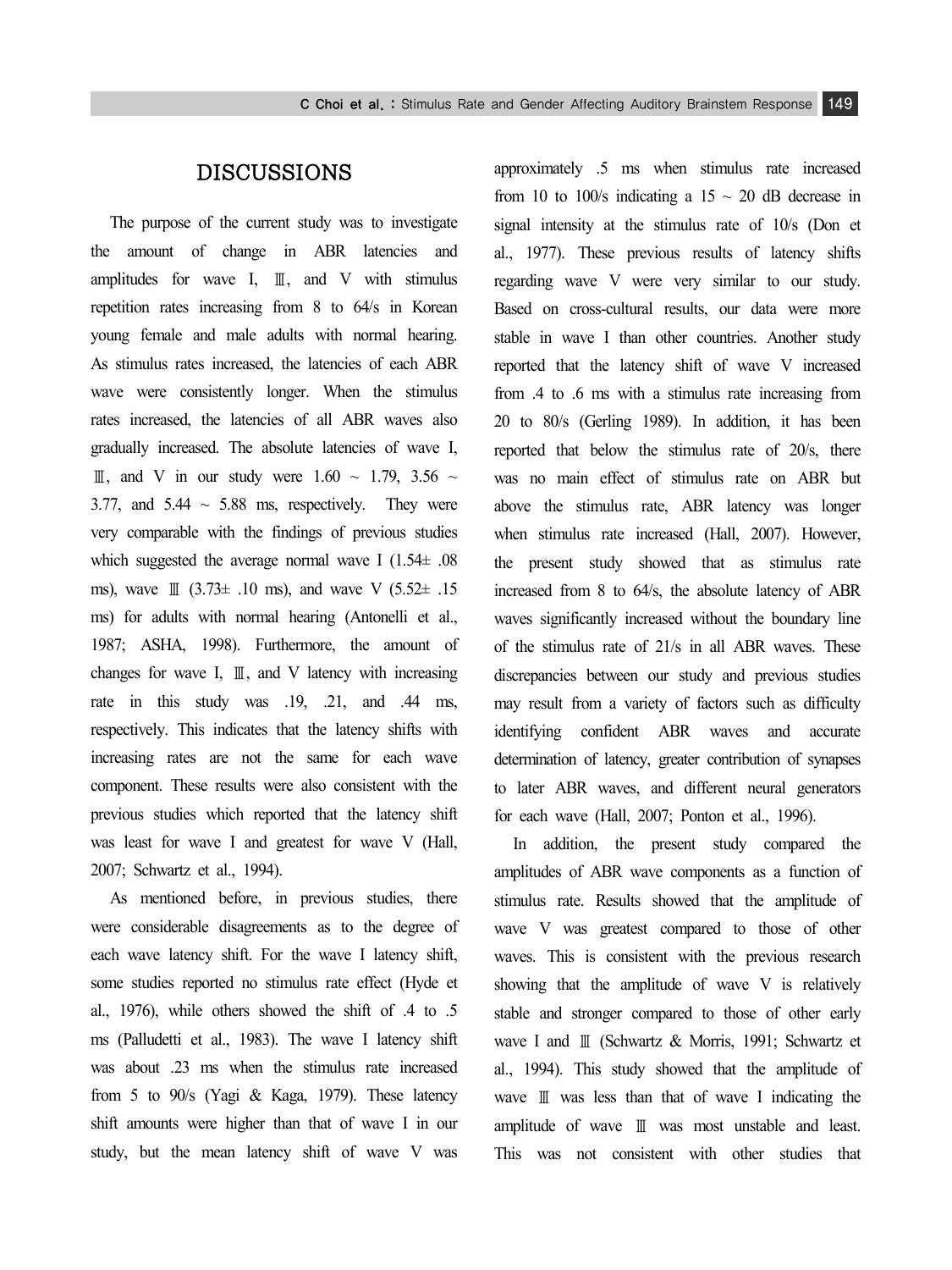reported the amplitude was most reduced for wave I compared to those of other waves (Schwartz et al., 1994). In addition, in our study, the amplitudes of all ABR waves were largest for a stimulus rate of 21/s, least for a stimulus rate of 32/s and bounced back a little at a stimulus rate of 64/s. The amount of the decreased amplitude ranged from .09 to .28 for wave I, .02 to .28 for wave Ⅲ, and .14 to .41 µV for wave V, respectively. The degree of amplitude shift for wave I,  $\mathbb{I}$ , and V was .19, .19, and .27  $\mu$ V, respectively, showing that wave V was largest in the degree of amplitude shift in our study. These results were not consistent with previous research reporting that the amplitude decreased consistently and progressively when the stimulus rate increased and the decreased amplitude may result from metabolic changes at the receptor level or changes in neural activity within the brainstem (Jiang et al., 1991). These discrepancies between our study and other investigations may result from different stimulus rates used in each research.

Generally, although the criteria for determining the amount of latency and amplitude as a function of stimulus rate have not been clearly mentioned, the clinical utility of stimulus rates in terms of ABR wave latency and amplitude have been continually proven for neurological diagnosis testing (Musiek et al., 1994; Schwartz & Morris, 1991). The use of stimulus rate and frequency on ABR was clinically helpful to separate cochlear lesions from CN Ⅶ nerve and brainstem lesions (Fowler & Noffsinger, 1983). Slow stimulus rates below 10/s can collect the greatest aggregate of CN Ⅷ fibers and improve neural synchrony, whereas the latency shift between 20 and 50/s can be used for neurological diagnosis stressing synaptic efficiency (Schwartz & Morris, 1991;

Schwartz et al., 1994). When the stimulus rate increased from 9.7 to 49.7 and 59.7/s, patients with tumor showed a greater average wave V latency shift (Campbell & Abbas, 1987). In patients with multiple sclerosis, ABR was absent at stimulus rates greater than 25/s (Robinson & Rudge, 1977). ABR latencies increased and amplitudes decreased with increasing stimulus rates in both human newborns and adults. The wave V latency increases were larger for newborns than adults (Lasky, 1997). Although this present research does not suggest directly normative data for different developmental ages and various neurological lesions, it should be mentioned that this study strongly proposes the stimulus rate of 21/s as an optimal parameter which maximizes the amplitude of ABR waves. Although the use of other different rates may provide different criteria for quantitatively comparing the ABR amplitudes and latencies, the use of the optimal rate (21/s) can allow less time and a much secure method for ABR test compared to that of higher stimulus rates if properly set up.

There was another important factor affecting the results of our investigation regarding stimulus presentation levels. The present research presented all stimuli at 75 dB nHL with a masking level of 35 dB nHL. Generally, it has been reported that stimulus level is strongly associated with ABR amplitude and latency. Increasing stimulus levels decrease the latency of all waves and produces the steeper slope of the latency/intensity function (Sininger & Hyde, 2009). Furthermore, as hearing threshold approaches, the latencies of ABR wave tend to increase and are easier for visual detection of ABR waves. The significant differences between our current investigation and previous other studies may result from different presentation levels.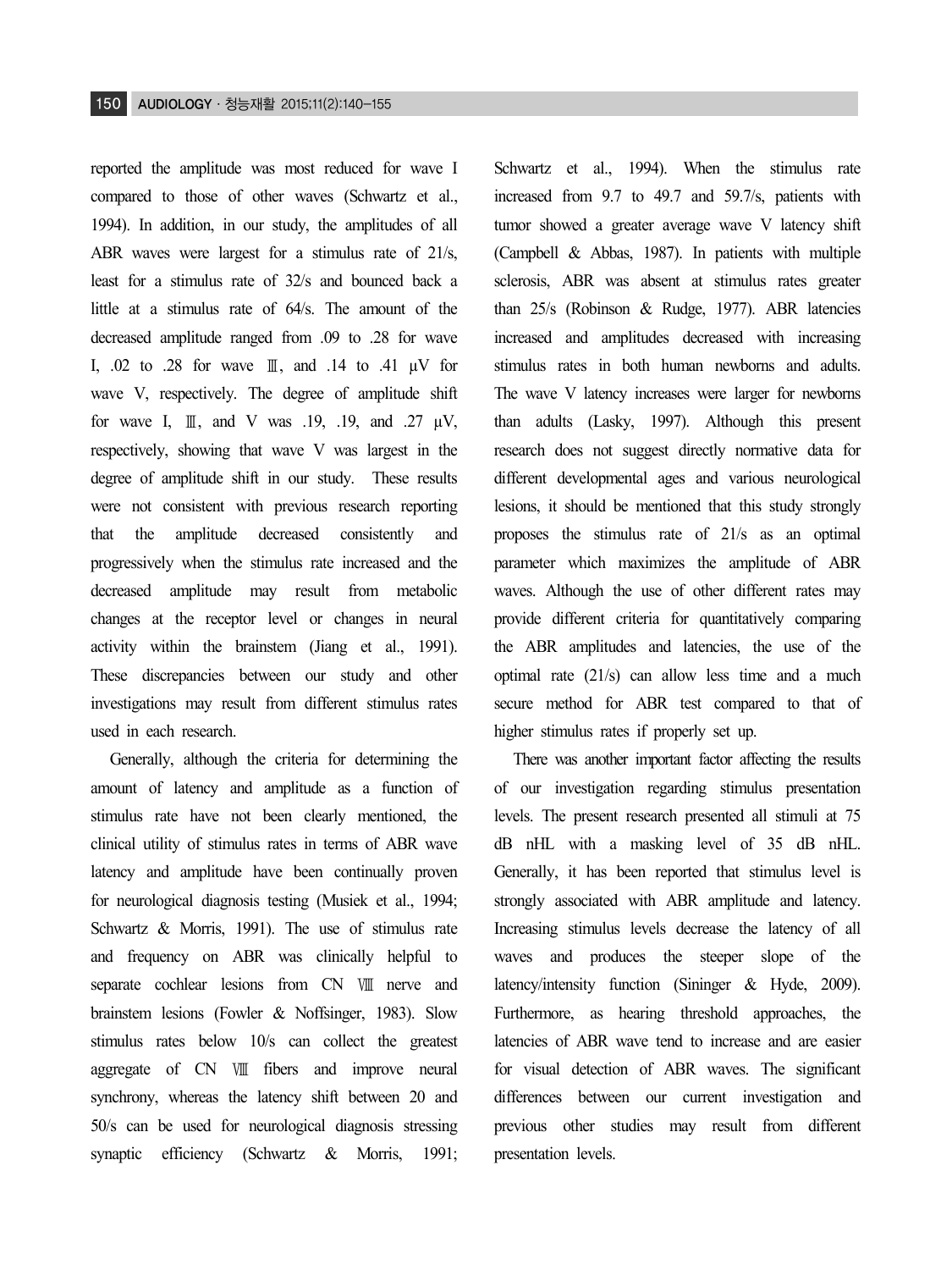Another important factor affecting ABR response was gender in our study. Generally, the effect of stimulus rates on ABR latency and amplitude between female and male adults is distinct (Hall, 2007). The gender effect was found for wave I and Ⅲ. In more detail, female adults have clearly shorter latency and larger amplitudes than those of male adults in ABR waves, which may come from different cochlear response times between female and male adults (Cha, 2004; Don et al., 1994; Watson, 1996). However, the present research showed that significant differences between female and male adults were found in both wave I and Ⅲ amplitudes, and the amplitudes of wave I and III for female adults were smaller than those for male adults. Another significant difference between female and male adults was found in wave Ⅲ latency, and the latency of wave Ⅲ for female adults was longer than those for male adults. Furthermore, it is important to note that the amount of amplitude in wave V was larger than those of wave I and Ⅲ in our investigation while that of wave Ⅲ was smallest. This may indicate a relatively large instability of wave Ⅲ as a function of stimulus rate. Therefore, it is prudent to use the wave Ⅲ amplitude for ABRs in clinical applications.

Although our study provides the useful information of proper stimulus rates maximizing and enhancing the amplitudes and latencies of ABR waves, it should be mentioned that our study has some limitation on generalization and clinical application due to the small size of subjects, the selected subjects in the specific locations, the limited ranges of stimulus rate, and the different stimulus conditions from other studies. Therefore, future studies are needed to obtain more normative data from people with aging related hearing loss, noise induced hearing loss, and different abnormal hearing.

# CONCLUSIONS

This research investigated the effect of stimulus rate and gender on ABR latency and amplitude in different Korean young adults. When stimulus rates changed in five steps of 8, 16, 21, 32, and 64/s, significant differences in the latency and amplitude of wave I, Ⅲ, and V were observed. Also, a gender effect was found on the latency of wave Ⅲ and the amplitudes of wave I and Ⅲ. As stimulus rates increased, the wave latency gradually increased in wave I, Ⅲ, and V, whereas the amplitude of ABR waves inconsistently changed. The latency shift became longer in wave V than wave I and  $\mathbb{I}$ . The amplitude of wave I,  $\mathbb{I}$ , and V was greatest at a stimulus rate of 21/s and least at a stimulus rate of 32/s. These results indicated that the use of 21/s was feasible to maximize the ABR amplitude. From these results, comparison of different stimulus rates will provide helpful information in developing proper strategies that optimize and enhance ABR wave latencies and amplitudes in different gender groups, reducing the ABR test time in clinical applications, and establishing quantitatively normative database for clinical purposes. The limitations of this study are as follows. First, only small normal young adults  $(N = 30)$  participated to identify the optimal ABR response in different stimulus rates. Second, we could not compare different aging groups (e.g. children vs. elderly groups) and pathological conditions (normal vs. patient groups). Therefore, further investigation is warranted to include various age and pathological groups to enhance the validity and reliability in evaluating latencies and amplitudes of ABR waves.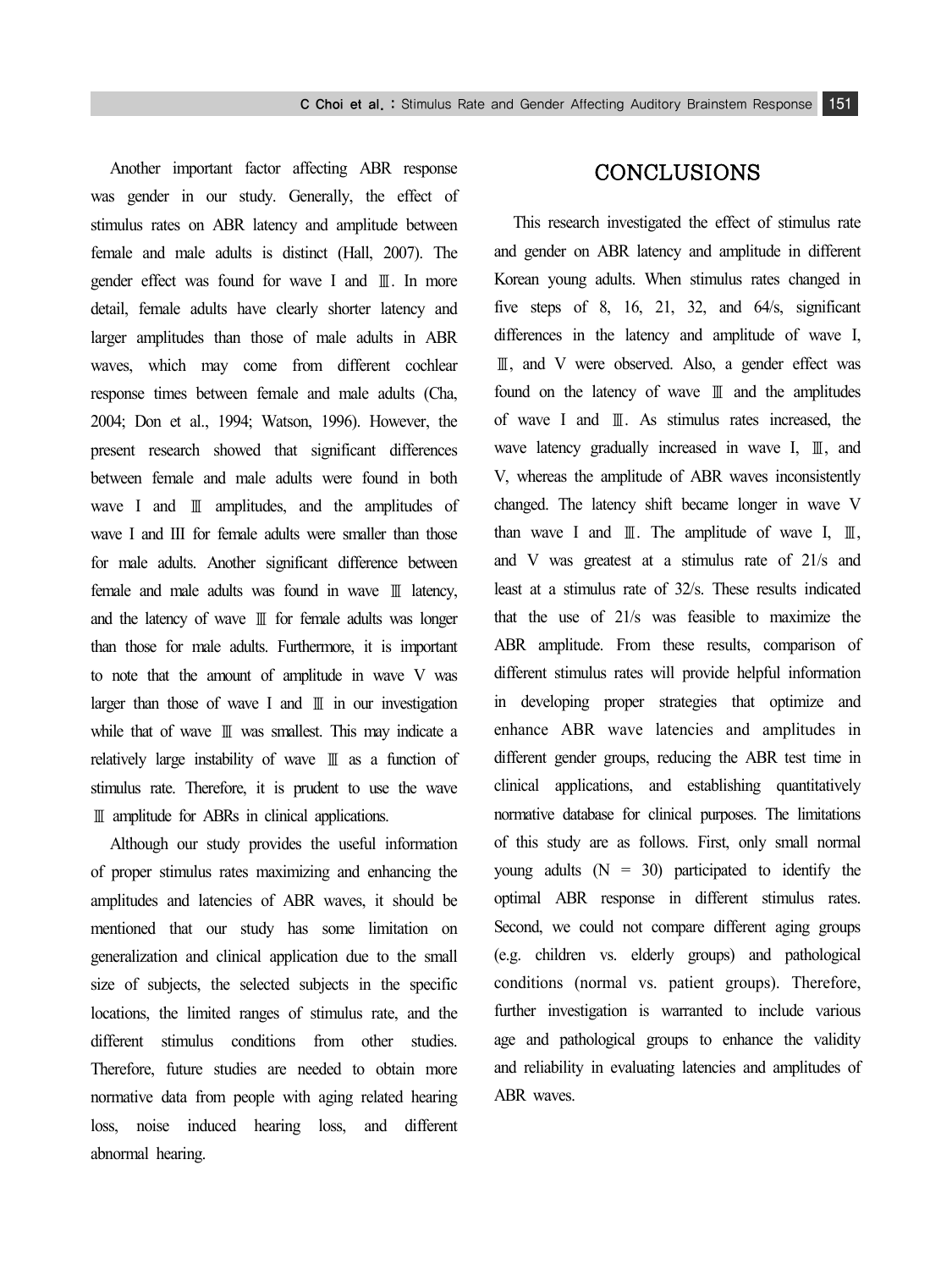# ACKNOWLEDGEMENT

This study was supported by a research grant of Catholic University of Daegu.

## REFERENCES

- Antonelli, A. R., Bellotto, R., & Grandori, F. (1987). Audiologic diagnosis of central versus eighth nerve and cochlear auditory impairment. *Audiology, 26(4),* 209-226.
- American Speech-Language-Hearing Association (ASHA). (1998). The short latency auditory evoked potentials. Rockville, MD: Author.
- Campbell, K. C. & Abbas, P. J. (1987). The effect of stimulus repetition rate on the auditory brainstem response in tumor and nontumor patients. *Journal of Speech and Hearing Research, 30(4),* 494-502.
- Cha, O. S. (2004). Auditory brainstem responses using the chained-sound stimuli protocol. Master thesis. Hallym University. Chuncheon.
- Chambers, R. D., Matties, M. L, & Griffiths, S. K. (1989). Correlations between various measures of head size and auditory brainstem response latencies. *Hearing Research, 41(2-3),* 179-88.
- Choi, C-H. (2011). Preliminary study of therapeutic effect of a nitone-based antioxidant drug (HPN-07) on acute acoustic trauma. *Korean Journal of Communication Disorders, 16(2),* 202-210.
- Choi, H. J. (2006). Auditory brainstem response (ABR) results in NICU. Master thesis. Kyungpook University. Daegu.
- Choi, H. Y., Lee, M. C., Jang, S. O., Oh, S. H., Kim, J. S., & Choi, J. H. (2004). The efficacy of automated distortion product otoacoustic emission

and automated auditory brainstem responses in universal hearing screening. *Korean Journal of Otorhinolaryngology-Head and Neck Surgery, 47(1),*  27-32.

- Don, M., Allen, A. R., & Starr, A. (1977). Effect of click rate on the latency of auditory brain stem responses in humans. *Annals of Otology, Rhinology, and Laryngology, 86,* 186-195.
- Don, M., Ponton, C., Eggermont, J., & Masuda, A. (1994). Auditory brainstem response (ABR) peak amplitude variability reflects individual differences in cochlear response times. *Journal of the Acoustical Society of America, 96,* 3476-3491.
- Fowler, C. & Noffsinger, D. (1983). Effects of stimulus repetition rate and frequency on the auditory brainstem response in normal, cochlearimplanted, and Ⅷ nerve/brainstem-impaired subjects. *Journal of Speech and Hearing Research, 26(4),*  560-567.
- Freeman, S., Sohmer. H., & Silver, S. (1991). The effect of stimulus repetition rate on the diagnostic efficacy of the auditory nerve-brain-stem evoked response. *Electroencephalography and Clininical Neurophysiology, 78(4),* 284-290.
- Gerling, I. J. (1989). Interaction of stimulus parameters on the auditory brainstem response: A normal variant. *Ear and Hearing, 10(2),* 117-123.
- Hall J. W. Ⅲ (1992). Handbook of Auditory Evoked Responses (pp. 70-103). Boston, MA: Allyn and Bacon.
- Hall J. W. Ⅲ (2007). *New Handbook of Auditory Evoked Responses* (pp. 171-211). Boston, MA: Allyn and Bacon.
- Hyde, M. L., Stephens, S. D. G., & Thornton, A. R. D. (1976). Stimulus repetition rate and early brainstem responses. *British Journal of Audiology, 10,* 41-50.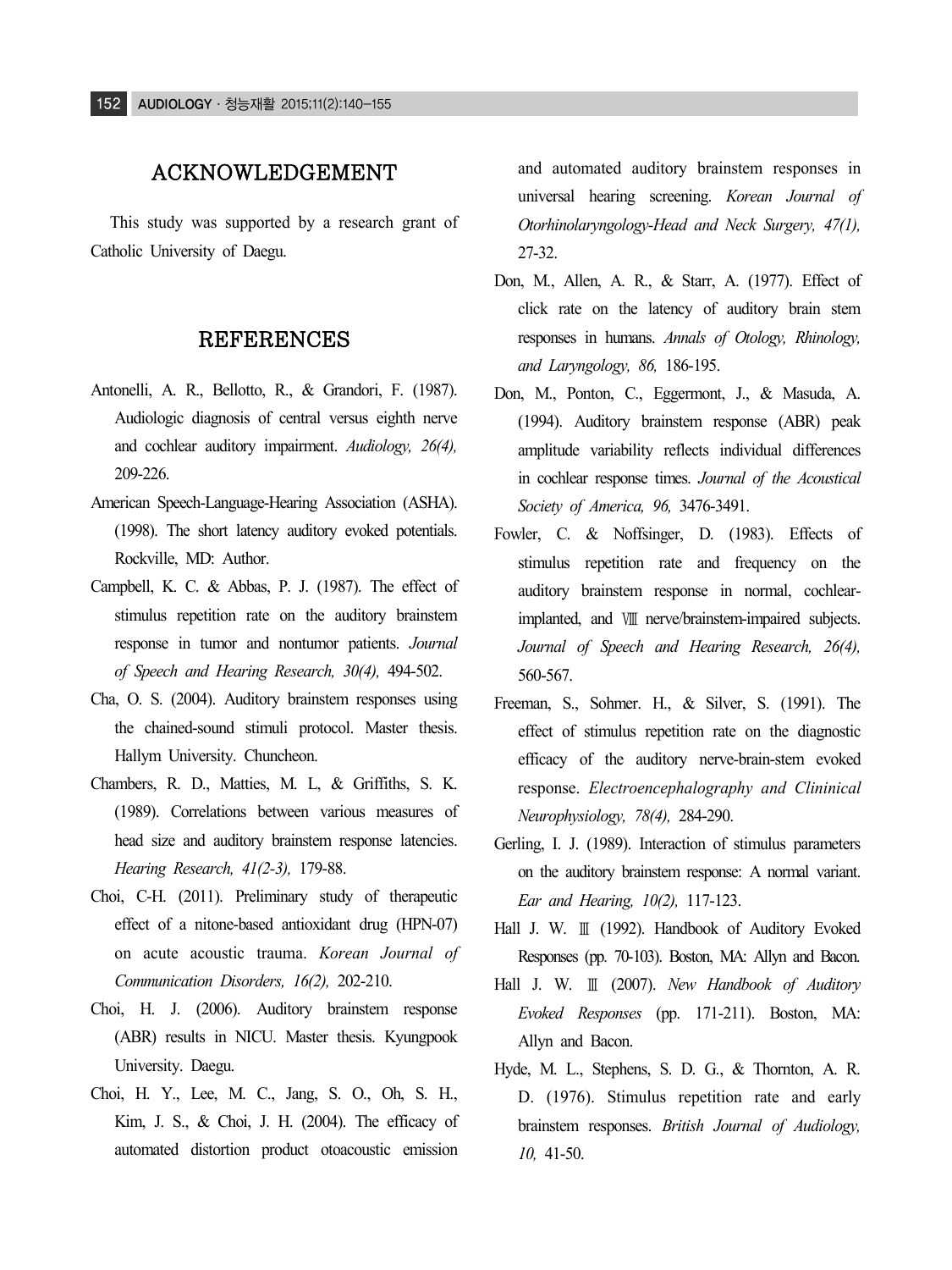- Jang, J. W., Lee, G. S., Song, D. G., Kim, S. H., Kim, W. D., & Lee, S.G. (2007). Usefulness of auditory brainstem response as early predictor of kernicterus in early breast-feeding jauudice. *Korean Journal of Pediatrics, 50(9),* 848-854.
- Jang, K-H. (2014). Effect of gender and stimulus rates o auditory evoked responses. Master thesis. Catholic University of Daegu. Gyeongsan.
- Jiang, Z. D., Wu, Y. Y., & Zhang, L. (1991). Amplitude change with click rate in human brainstem auditory-evoked response. *Audiology, 30,*  173-182.
- Jo, Y. H. (2013). Auditory brainstem response in newborns with hyperbilirubinemia. Master thesis. Hanyang University. Seoul.
- Jung, W. H. (2007). Automated algorithm of automated auditory brainstem response for neonates. Master thesis. Yonsei University. Seoul.
- Kim, H. J. & Lim, H. J. (1992). The effect of the test parameters upon the brainstem evoked response audiometry in normal persons. *Korean Journal of Otorhinolaryngology-Head and Neck Surgery, 35(1),*  34-42.
- Kim, H. M., Go, T.S., Kim, G. S., Lee, M. S., & Kim, K. H. (1995). Auditory brainstem responses in premature and fullterm infants. *Korean Journal of Pediatrics, 38(8),* 1036-1045.
- Kim, J. H. & Kim, J. S. (2002). Clinical application of bone conduction auditory brainstem responses to tone burst. *Korean Journal of Communication Disorders, 7(3),* 160-178.
- Kim, J. S., Lee, M. S., Lee, J. H., Park, M. S., Lee, J. H., Kim, M. S., et al. (1999). Brainstem evoked potentials to tone burst in normally hearing adults. *Korean Journal of Audiology, 3(1),* 56-62.
- Kim. S. C. (2007). Development of template for

automatic interpretation of the auditory brainstem response in the infant. Ph.D. dissertation. Yonsei University. Seoul.

- Klein, A. J., Alvaqrez, E. D., & Cowburn, C. A. (1992). The effects of stimulus rate on detectability of the auditory brainstem response in infants. *Ear and Hearing, 13(6),* 401-405.
- Krizman, J., Skoe, E., & Kraus. N. (2010). Stimulus rate and subcortical auditory processing of speech. *Audiology and Neurootology, 15(5),* 332-342.
- Lasky, R. E. (1997). Rate and adaptation effects on the auditory evoked brainstem response in human newborns and adults. *Hearing Research, 111(1-2),*  165-176.
- Lee, M. S. (2000). Brainstem evoked potentials to tone burst in normally hearing adults. Master thesis. Hallym University. Chuncheon.
- Lee, O. Y., Nam, B. H., Park, Y. H., Lee, S. H., & Park, C. I. (2002). Effect of Salicylate on DPOAEs and ABRs in guinea pigs. *Korean Journal of Otorhinolaryngology-Head and Neck Surgery, 45(7).* 646-650.
- Lee, K. S. & Baek, M. K. (1983). Normal ranges of auditory brainstem response in Korean. *Korean Journal of Otorhinolaryngology-Head and Neck Surgery, 26(2),* 217-225.
- Leung, S-M., Slaven, A., Thornton, A. R. D., & Brickley, G. J. (1998). The use of high stimulus rate auditory brainstem response in the estimation of hearing threshold. *Hearing Research, 123(1-2),*  201-205.
- Lightfoot, G., Sininger, Y., Burkard, R., & Lodwig, A. (2007). Stimulus repetition rate and the reference levels for clicks and short tone bursts: A warning to audiologists, researchers, calibration laboratories, and equipment manufacturers. *American Journal of*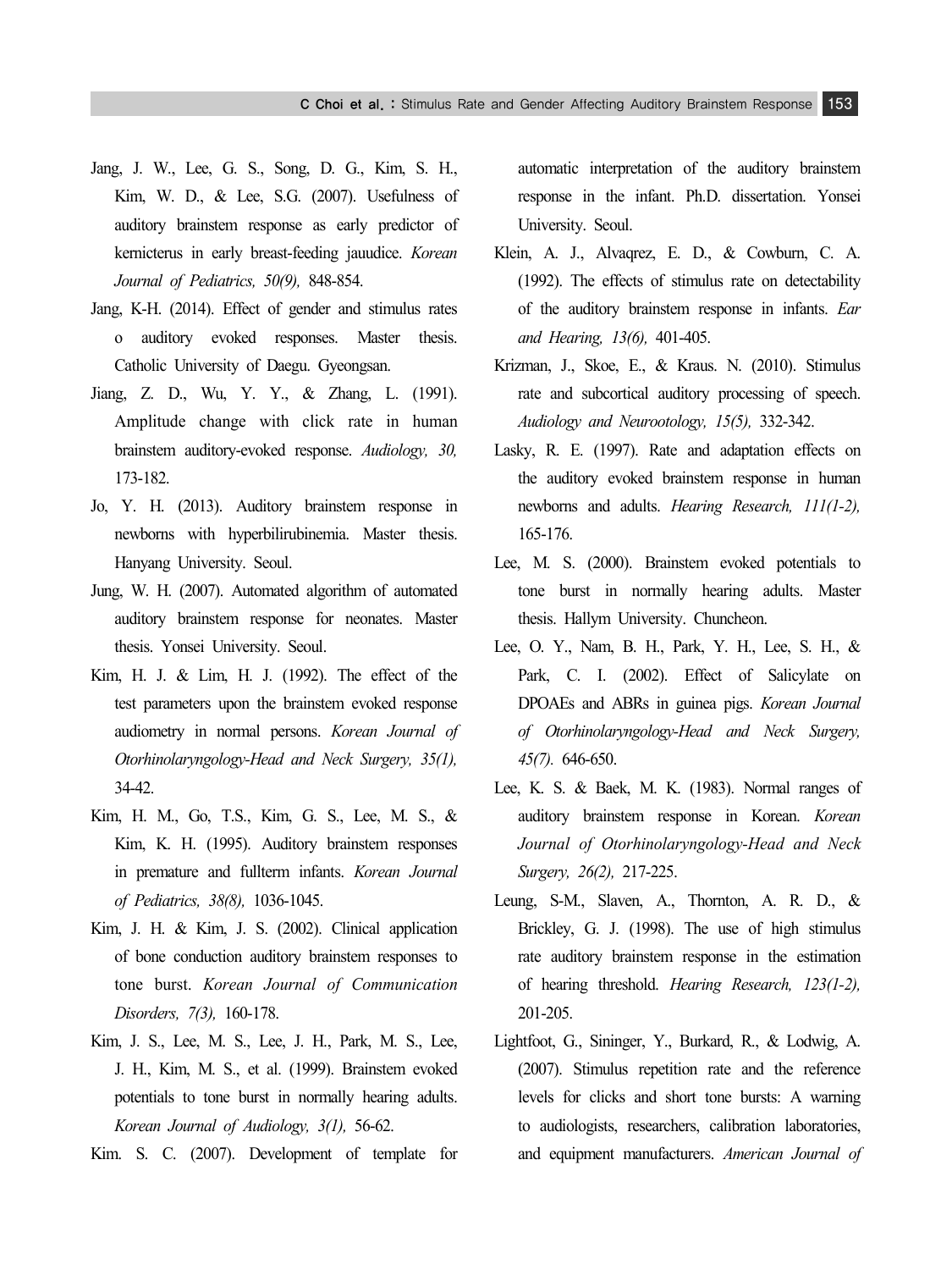*Audiology, 16(2),* 94-95.

- Musiek, F. E., Borenstein, S. P., Hall Ⅲ, J. W., & Schwaber, M. K. (1994). Auditory brainstem response: Neurodiagnostic and intraoperative applications (pp. 351-374). In: J. Katz (4th ed.). *Handbook of Clinical Audiology.* Baltimore, MD: Williams & Wilkins.
- Palludetti, G., Maurizi, M., & Ottaviami, F. (1983). Effects of stimulus repetition rate on the auditory brainstem response (ABR). *American Journal of Otology, 4(3),* 226-234.
- Park, S. Y., Sin, J. W., & Choi, J. H. (2010). Diagnostic value of the ABR latency in the acoustic neuroma. *Clinical and Experimental Otorhinolaryngology, 21(1).* 46-49.
- Parthasarathy, T. K., Borgsmiller, P., & Cohlan, B. (1998). Effects of repetition rate, phase, and frequency on the auditory brainstem response in neonates and adults. *Journal of American Academy of Audiology, 9,* 134-140.
- Picton, T. W., Stapells, D. R., & Campbell, K. B. (1981). Auditory evoked potentials from the human cochlea and brainstem. *The Journal of Otolaryngology. Suppl., 10,* 1-41.
- Ponton, C. W., Moore, J. K., & Eggermont, J. J. (1996). Auditory brainstem response generation by parallel pathways: Differential maturation of axonal conduction time and synaptic transmission. *Ear and Hearing, 17,* 402-410.
- Rhee, C-K., He, P., Jung, J. Y., Ahn, J-C., Chung, P-S., & Suh, M-W. (2012). Effect of low-level laser therapy on cochlear hair cell recovery after gentamicin-induced ototoxicity. *Lasers in Medical Science, 27,* 987-992.
- Robinson, K. & Rudge, P. (1977). Abnormalities of the auditory evoked potentials in patients with

multiple sclerosis. *Brain, 100,* 19-40.

- Santos, M. A., Munhoz, M. S., Peixoto, M. A., & Silva, C. S. (2004). High click stimulus repetition rate in the auditory evoked potentials in multiple sclerosis patients with normal MRI. Does it improve diagnosis? *Revue de laryngologie-otologierhinologie (Bord), 125(3),* 151-155.
- Schwartz, D. & Morris, M. (1991). Strategies for optimizing the detection of neuropathology from the auditory brainstem response. In: J. T. Jacobson, & J. L. Northern (Ed.). *Diagnostic Audiology.*  Austin, TX: Pro-Ed.
- Schwartz, D. M., Morris, M. D., & Jacobson, J. T. (1994). The normal auditory brainstem response and its variants (pp. 123-153). In: J. T. Jacobson JT (Ed.). *Principles and applications in auditory evoked potentials.* Boston, MA: Allyn and Bacon.
- Seo, J-H., Jeon, E-J., Park, Y-S., Kim, J. E., Kim, D-H., Nam, I-C., et al. (2012). Correlation of threshold of click-evoked auditory brainstem response with pure-tone threshold average in various formulas. *Korean Journal of Otorhinolaryngology-Head and Neck Surgery, 55(12).*  764-770.
- Sininger, Y. S. & Hyde, M. L. (2009). Auditory brainstem response in audiometric threshold prediction. In: J. Katz, L. Medwetsky, R. Burkard, & L. Hood (6th ed.). *Handbook of Clinical Audiology* (pp. 293-321). Baltimore, MD: Lippincott Williams & Wilkins.
- Suzuki, T., Kobayashi, K., & Takagi, N. (1986). Effects of stimulus repetition rate on slow and fast components of auditory brain-stem responses. *Electroencephalography and Clinical Neurophysiology, 65(2),* 150-156.

Watson, D. (1996). The effects of cochlear hearing